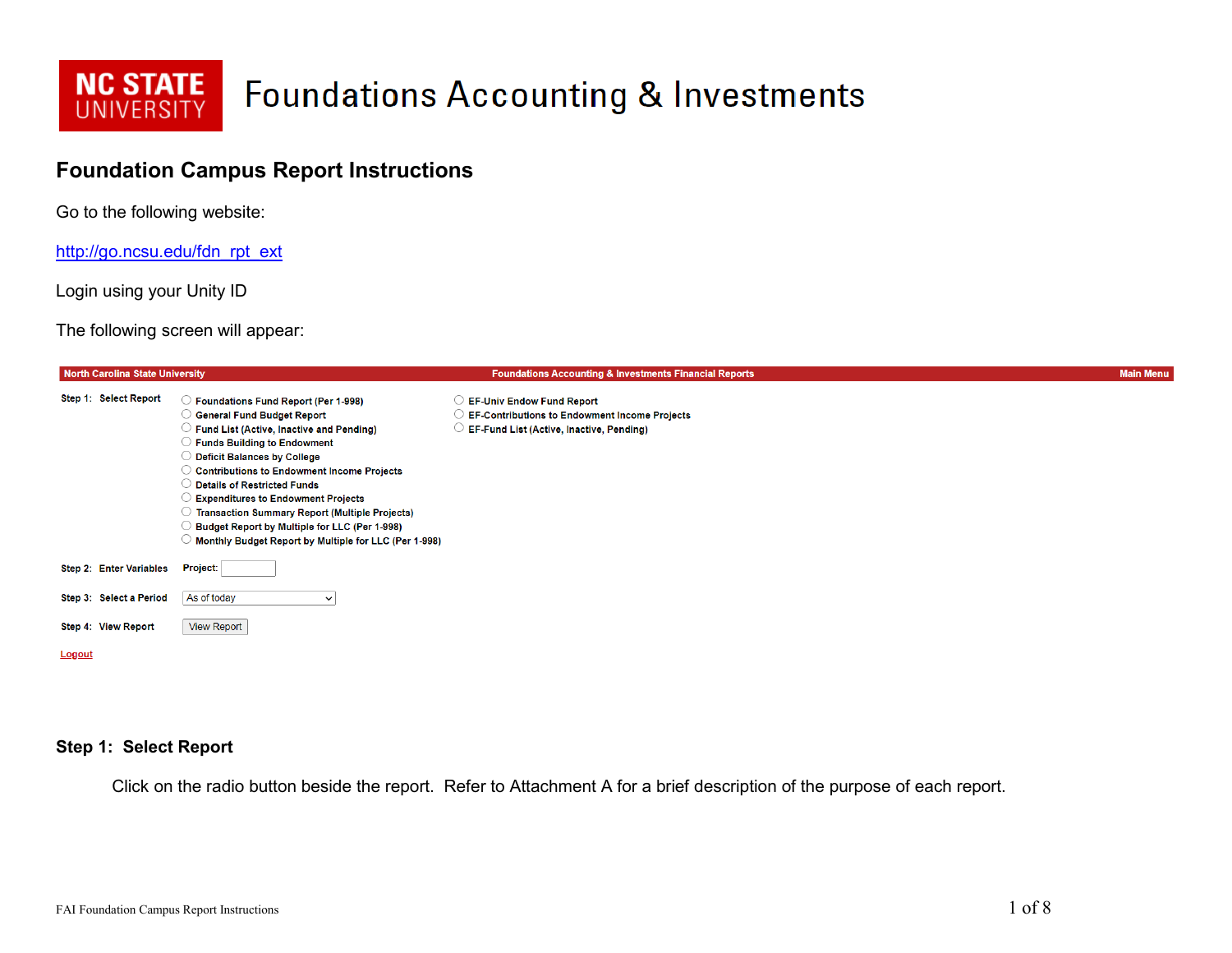#### **Step 2: Enter Variables**

Enter the project reference for the foundation you want in the box next to Project. See below:

| <b>Project Reference</b> | Foundation                            |
|--------------------------|---------------------------------------|
| 059001                   | <b>Agricultural Foundation</b>        |
| 059003                   | <b>Textile Foundation</b>             |
| 059004                   | <b>Engineering Foundation</b>         |
| 059008                   | <b>NCSU Foundation</b>                |
| 059009                   | <b>Tobacco Foundation</b>             |
| 059010                   | NC State Natural Resources Foundation |
| 059011                   | <b>Veterinary Medical Foundation</b>  |
| 059012                   | <b>LINC</b>                           |
| 059013                   | College of Sciences Foundation        |
| 059020                   | Lonnie Poole Golf Course              |
| 059021                   | NC State Executive Education LLC      |
| 059022                   | Alumni Association                    |
| 059023                   | Wolfpack Investor Network (WIN)       |

Note: For the General Fund Budget Report, you must first select the "entity". For any of the Foundations, use the default selection of "Foundation General Fund", and then enter the appropriate project reference in the Project box. You can select Alumni, 4-H, and Dairy from the dropdown box, and no project reference is needed.

#### **Step 3: Select a Period**

Leave this box set at "As of today" to run the report for the year-to-date period as of the current day, otherwise click the arrow on the dropdown box and choose the desired as of Period.

#### **Step 4: View the report**

Click on the View Report button to run the report.

#### Drill Down

The cell will change colors when hovering on it indicating that you can drill down to get journal detail.

#### Download to Excel

All of these reports and drilldowns can be downloaded to Excel by clicking "Download to Excel" once the report has run.

A description of various attributes (field names) used on these reports is included in Attachment B.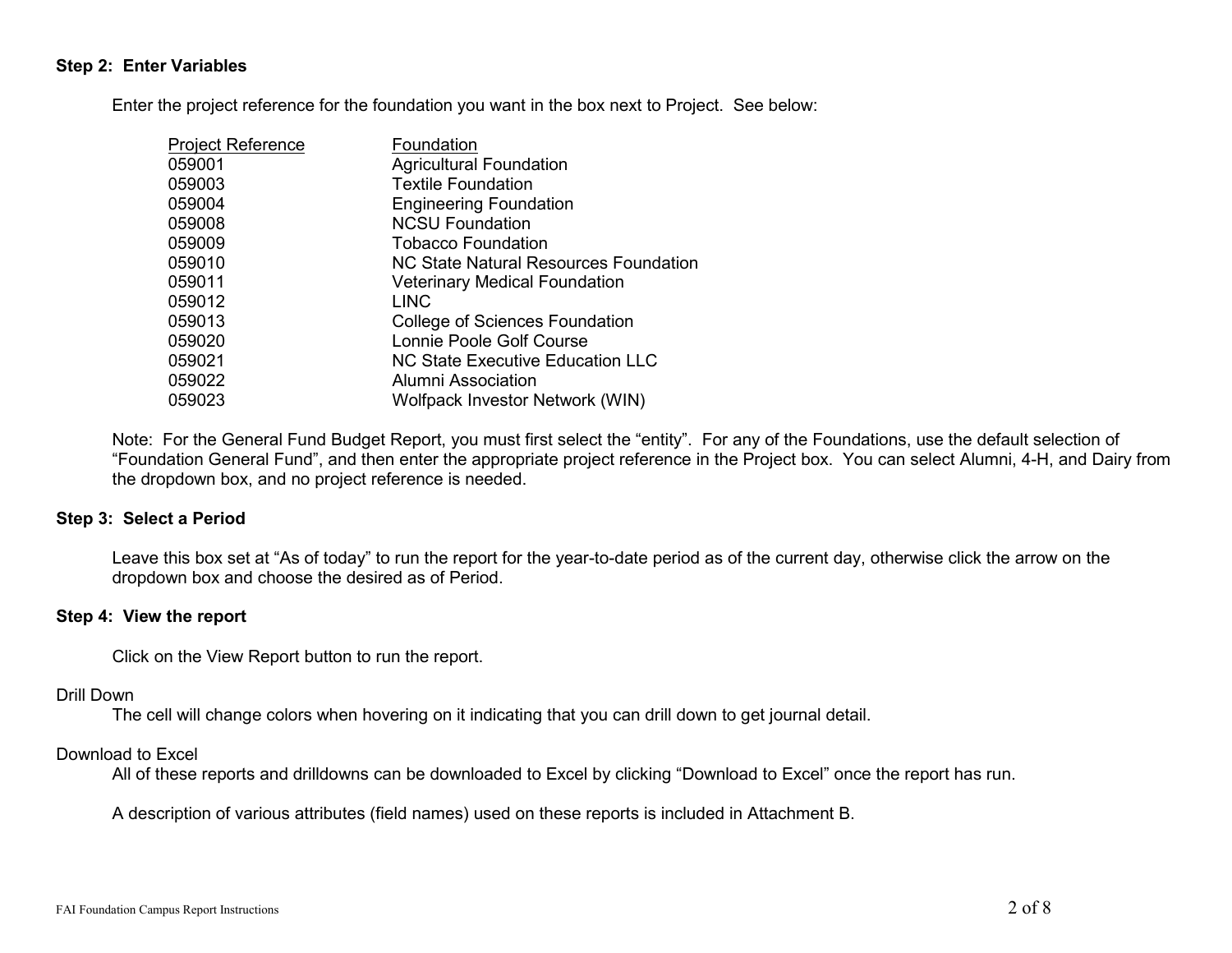### **Foundation Campus Reports**

### **Report Name Purpose of Report** Foundations Fund Report (Per 1-998) Provides the beginning balance, revenue, expense and ending balance for all funds that have had transactions for the fiscal year within a Foundation. This report is grouped and subtotaled by FAI Fund Type. Can be run by 6-digit Dept ID (OUC) and/or by FAI Fund Type. Also includes Advance Allocation, Food & Entertainment (exempt or non-exempt from food cost) and Advance Purpose. General Fund Budget Report Provides the operating budget for the entity selected. This report shows the budgeted amount and actual year to date amount as of the run date. It is grouped and subtotaled by FAI Fund Type. Fund List (Active, Inactive, and Pending) Lists all active, inactive and pending segments in a particular foundation, in alpha order. Provides the various attributes associated with each segment including the Advance attributes housed within the Financials system and the attributes specifically designed only for use on Foundation and University Endowment Fund segments. Funds Building to Endowment Lists all active funds that are building to endowment (FAI Fund Type of G0) in a particular foundation, grouped by type of fund (Scholarship, Fellowships, Professorships and Other). Includes fund balance as of the run date, full endowment amount, the setup date (Start Date), the date designating the end of the building period (End Date), if being funded by a planned gift (Planned Gift), current use fund (Project Link) associated with the BTE where applicable, and Advance allocation. Also includes the Report Code for use by the Ag Foundation. Deficit Balances by College Lists the segments with deficit balances for a particular foundation, in Dept ID (OUC) order. For the Ag Foundation can be run by Report Code to generate list of sub-units within the Foundation. Contributions to Endowment Income Projects Shows gifts made to endowment income segments. Intended as a tool to verify that gifts were correctly deposited into the income segment rather than the endowment principal segment. For the Ag Foundation can be run by Report Code to generate list of sub-units within the Foundation. Details of Restricted Funds **Shows FYTD activity for all restricted funds**, grouped by type of fund (Scholarship, Fellowships, Professorships, and Other). Also includes Advance Allocation. Expenditures to Endowment Projects Shows expenditures made to endowment principal segments. Intended as a tool to monitor incorrectly processed expenditures. Can be run by Report Code to segregate for sub-units within the Ag Foundation. Transaction Summary Report (Multiple Projects) Transaction details for a particular multiple number within the designated foundation. Use this report when a fund has more than one segment associated with it, as this report summarizes transactions by account for all segments linked to the multiple. Budget Report by Multiple for LLC (Per 1-998) Similar to General Fund Report above, to be used for the LLCs and the Lonnie Poole Golf Course a subset of funds within the NCSU Partnership Corporation. This report is based on multiple range.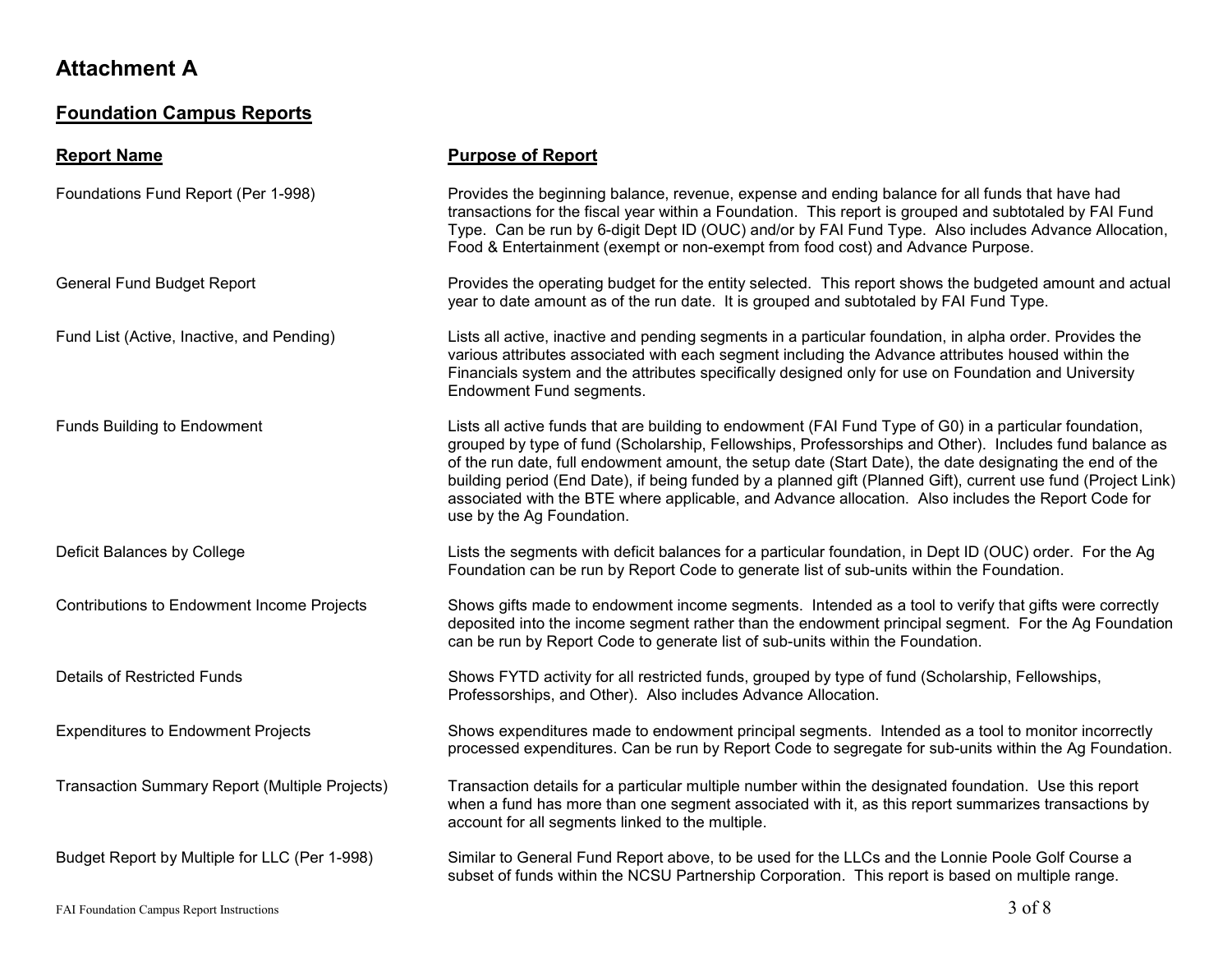| <b>Report Name</b>                                    | <b>Purpose of Report</b>                                                                                                                                                                                                                                                                                                                                                                                       |
|-------------------------------------------------------|----------------------------------------------------------------------------------------------------------------------------------------------------------------------------------------------------------------------------------------------------------------------------------------------------------------------------------------------------------------------------------------------------------------|
| Monthly Budget Report by Multiple for LLC (Per 1-998) | Provides the operating budget with monthly totals for entity. Used for the LLCs and the Lonnie Poole Golf<br>Course a subset of funds within the NCSU Partnership Corporation. This report shows the budgeted<br>amount, the actual amount on a monthly basis and the actual year to date amount as of the run date. It is<br>grouped and subtotaled by FAI Fund Type. This report is based on multiple range. |
| EF-Univ Endow Fund Report                             | Provides the beginning balance, revenue, expense and ending balance for all funds that have had<br>transactions in the University Endowment Fund (ledger 7). This report is grouped and subtotaled by FAI<br>Fund Type. Can be run by 6-digit Dept ID (OUC) and/or by FAI Fund Type. Also includes Advance<br>Allocation, Food & Entertainment (exempt or non-exempt from food cost) and Advance Purpose.      |
| EF-Contributions to Endowment Income Projects         | Shows gifts made to endowment income segments in the University Endowment Fund (ledger 7).<br>Intended as a tool to verify that gifts were correctly deposited into the income segment rather than the<br>endowment principal segment.                                                                                                                                                                         |
| EF-Fund List (Active, Inactive, and Pending)          | Lists all active, inactive and pending segments in the University Endowment Fund (ledger 7), in alpha<br>order. Provides the various attributes associated with each segment including the Advance attributes<br>housed in the Financials system and the attributes specifically designed only for use on Foundation and<br>University Endowment Fund segments.                                                |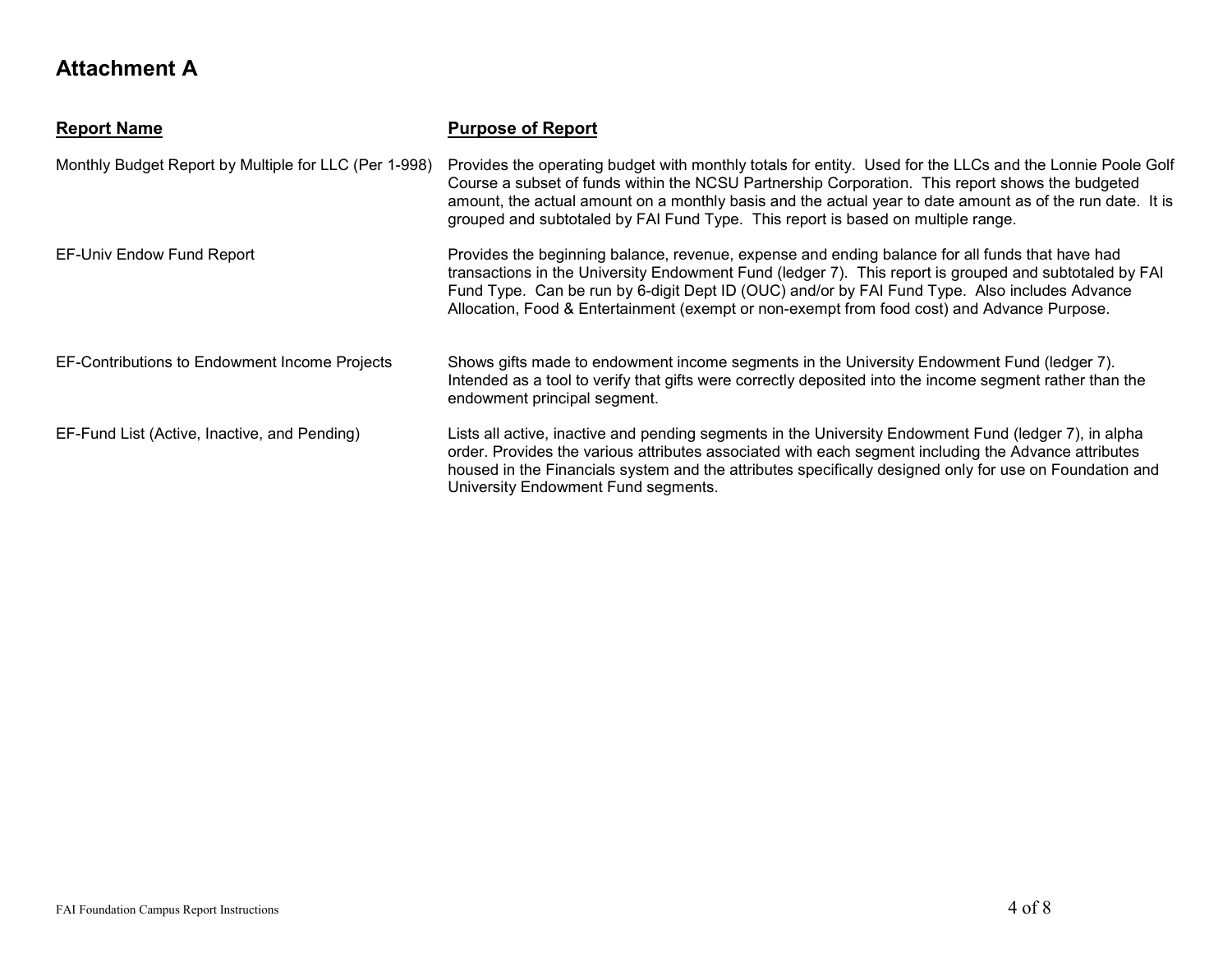#### **CODES USED IN FOUNDATION CAMPUS REPORTS**

In order to identify certain characteristics of projects, various attributes are used within the Financials System. A listing of attributes used, and their meaning are listed below:

| <b>FAI Fund Type</b> | Description – Indicates the "type" of fund                                  |
|----------------------|-----------------------------------------------------------------------------|
| $00\,$               | Pooled and Clearing Funds                                                   |
| 10 thru 40           | General fund revenue categories                                             |
| 50 thru A0           | General fund expense categories                                             |
| B0 thru C0           | General fund administrative expense categories                              |
| D <sub>0</sub>       | General fund beginning balance                                              |
| E <sub>0</sub>       | Restricted Funds (regular)                                                  |
| E1                   | Restricted Funds - holding non-cash assets (land, etc.)                     |
| E <sub>2</sub>       | Restricted Funds Gift Assessment Fee receipt/spending projects              |
| E <sub>3</sub>       | Restricted Funds - Foundation/Entity specific purpose                       |
| E <sub>5</sub>       | Restricted Funds - Life Insurance Policies (non-cash assets)                |
| F <sub>0</sub>       | Restricted Endowment income accounts                                        |
| G <sub>0</sub>       | <b>Restricted BTE funds</b>                                                 |
| G <sub>1</sub>       | Restricted BTE funds - holding non-cash assets (land, life insurance, etc.) |
| H <sub>0</sub>       | Restricted BTE funds endowed during the year                                |
| 10                   | Restricted - miscellaneous                                                  |
| M <sub>0</sub>       | Endowments - miscellaneous                                                  |
| N <sub>0</sub>       | Endowments - Cash                                                           |
| N <sub>1</sub>       | Endowments - holding non-cash assets (land, etc.)                           |
| N <sub>5</sub>       | Endowment - Life Insurance Policies (non-cash assets)                       |
| R <sub>0</sub>       | Charitable Remainder Unitrust (CRUT) - Standard                             |
| S <sub>0</sub>       | <b>CRUT - Net Income Only</b>                                               |
| T <sub>0</sub>       | <b>Gift Annuities</b>                                                       |
| T <sub>1</sub>       | <b>Gift Annuities Reserve</b>                                               |
| U <sub>0</sub>       | Deferred Gift Annuities                                                     |
| V <sub>0</sub>       | CRAT's                                                                      |
| W <sub>0</sub>       | <b>Flip Trusts</b>                                                          |
| Z <sub>0</sub>       | Agency accounts                                                             |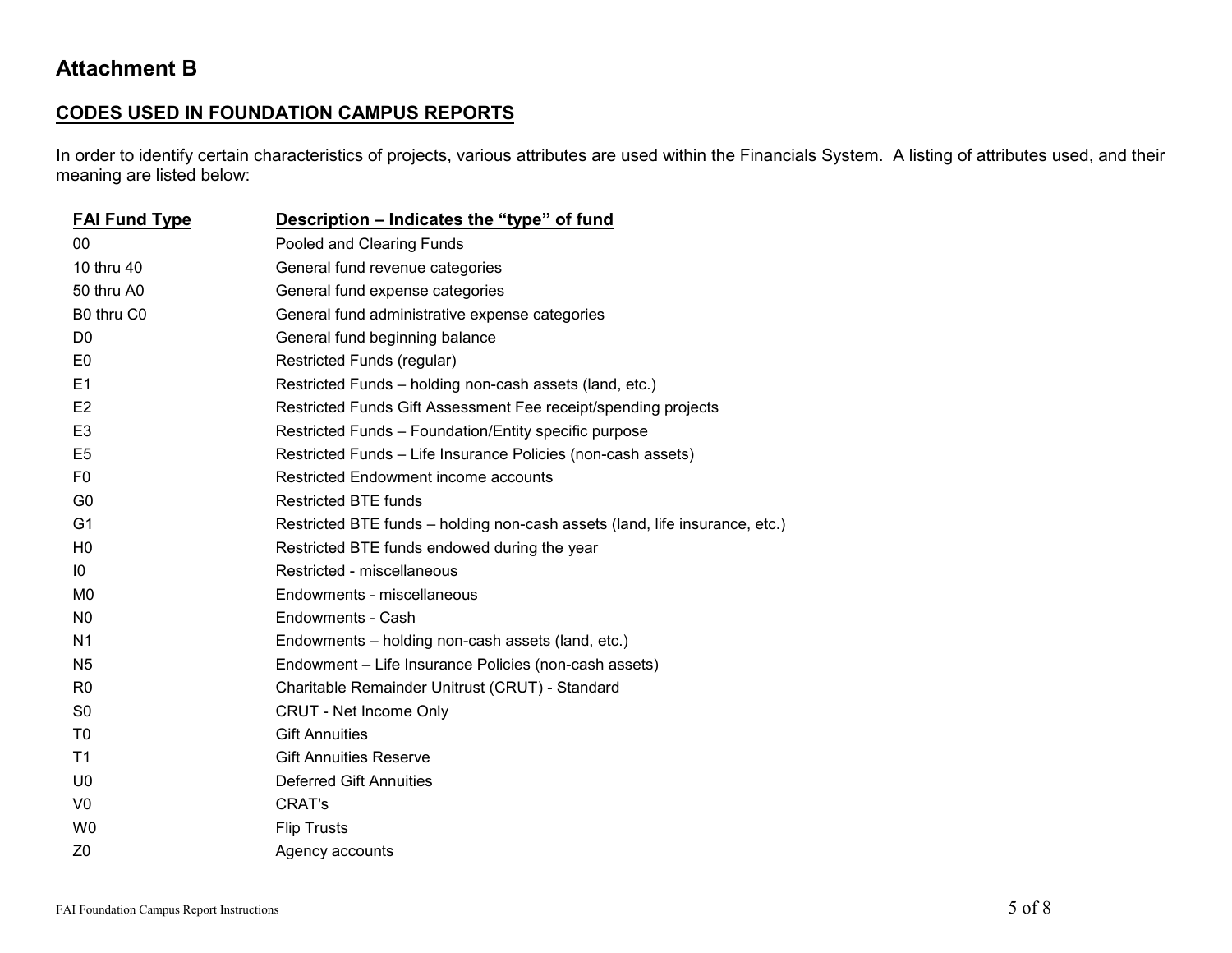| <b>Class</b> | Description – Indicates financial statement presentation                    |
|--------------|-----------------------------------------------------------------------------|
| 61/6190      | Unrestricted (General Fund projects)                                        |
| 62/6290      | Temporarily restricted (Restricted funds, including endowment income funds) |
| 63           | Permanently restricted (Endowments, CRT's, CRUT's, gift annuities, etc.)    |
| 64           | <b>Agency Funds</b>                                                         |

| <b>Multiple begins:</b> | Description – Indicates "purpose" of fund                                                                   |
|-------------------------|-------------------------------------------------------------------------------------------------------------|
| 21                      | Undergraduate Support-Restricted & Endowment Income                                                         |
| 22                      | Graduate Support-Restricted & Endowment Income                                                              |
| 23                      | Professorship-Restricted & Endowment Income                                                                 |
| 29                      | Other-Restricted & Endowment Income                                                                         |
| 31                      | Undergraduate Support-Endowment                                                                             |
| 32                      | Graduate Support-Endowment                                                                                  |
| 33                      | Professorship-Endowment                                                                                     |
| 39                      | Other-Endowment                                                                                             |
| 4                       | Agency                                                                                                      |
| <b>I&amp;D Code</b>     | Description – This attribute is used for the income allocation process                                      |
| A                       | <b>General Funds</b>                                                                                        |
| В                       | Regular Restricted Funds & clearing accounts                                                                |
| С                       | Endowments invested in long-term pool                                                                       |
| D                       | <b>Exempt-Restricted Funds</b>                                                                              |
| E                       | Exempt-Restricted Funds holding non-cash assets including land, Pooled accounts, income allocation accounts |
| G                       | Charitable trusts                                                                                           |
| Н                       | Exempt-Restricted Funds & BTE not allowed to pay 5% to GF                                                   |
| Κ                       | Ag Departmental Enhancement Funds                                                                           |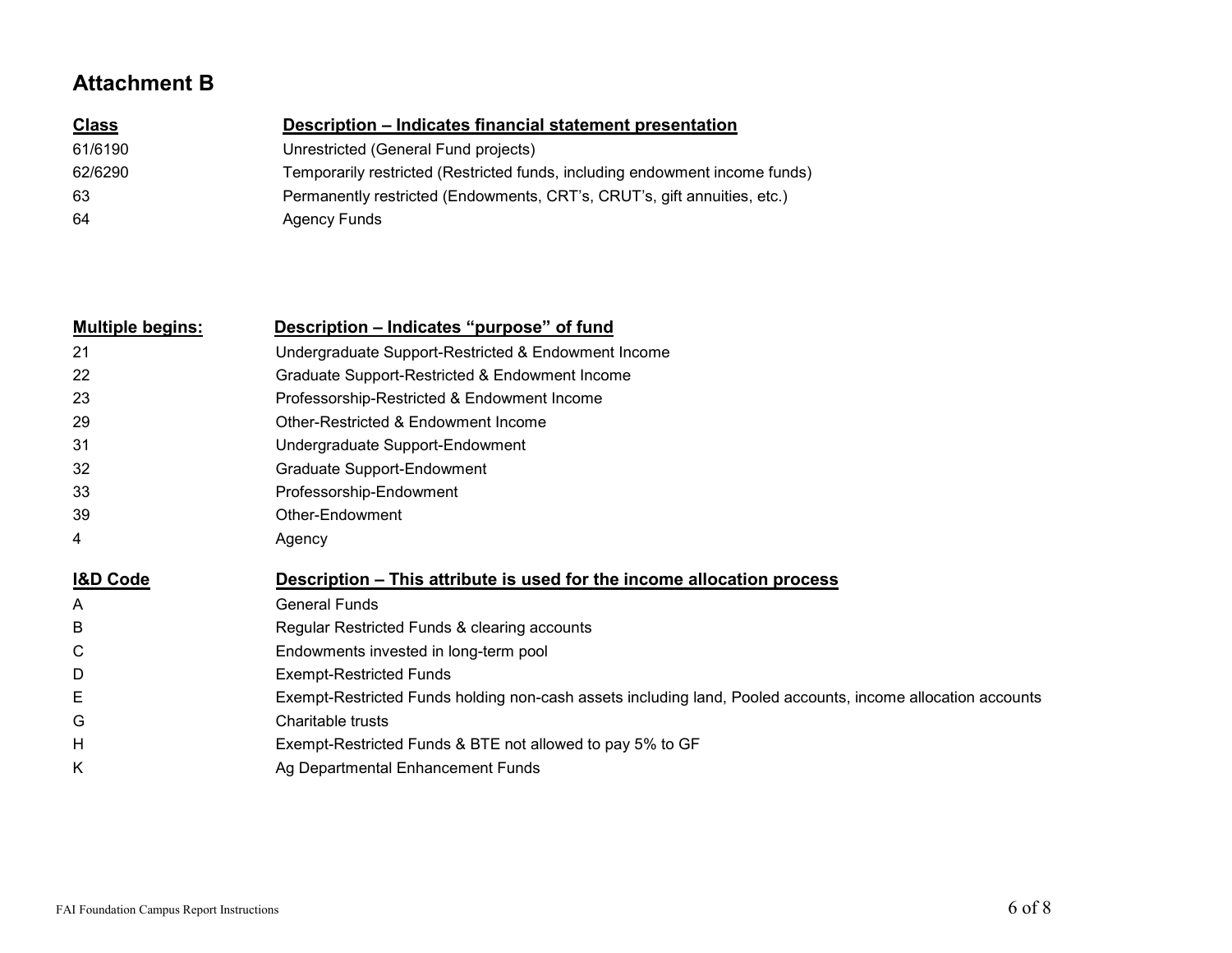For the Gift Assessment fee projects (FAI Fund Type E2), the Report Code determines the type of fund (receipt or spending) and the entity in which it belongs.

| <b>Report Code 1st digit</b>      | <b>Type of project</b>                |  |
|-----------------------------------|---------------------------------------|--|
| Y                                 | Receipt project                       |  |
| Z                                 | Spending project                      |  |
|                                   |                                       |  |
| Report Code 2 <sup>nd</sup> digit | <b>Entity</b>                         |  |
| A                                 | <b>DASA</b>                           |  |
| В                                 | Education                             |  |
| C                                 | <b>CALS</b>                           |  |
| D                                 | Design                                |  |
| E                                 | Engineering                           |  |
| F                                 | <b>Sciences</b>                       |  |
| G                                 | <b>Textiles</b>                       |  |
| H                                 | <b>CHASS</b>                          |  |
| L                                 | IEI                                   |  |
| J                                 | University Advancement & Alumni Assoc |  |
| Κ                                 | Veterinary Medical                    |  |
| L                                 | Library                               |  |
| М                                 | <b>COM</b>                            |  |
| N                                 | <b>Natural Resources</b>              |  |
| O                                 | <b>University Club</b>                |  |
| P                                 | <b>Athletics</b>                      |  |
| Q                                 | Kenan Institute                       |  |
| R                                 | Shelton                               |  |
| Ζ                                 | <b>Clearing Account</b>               |  |